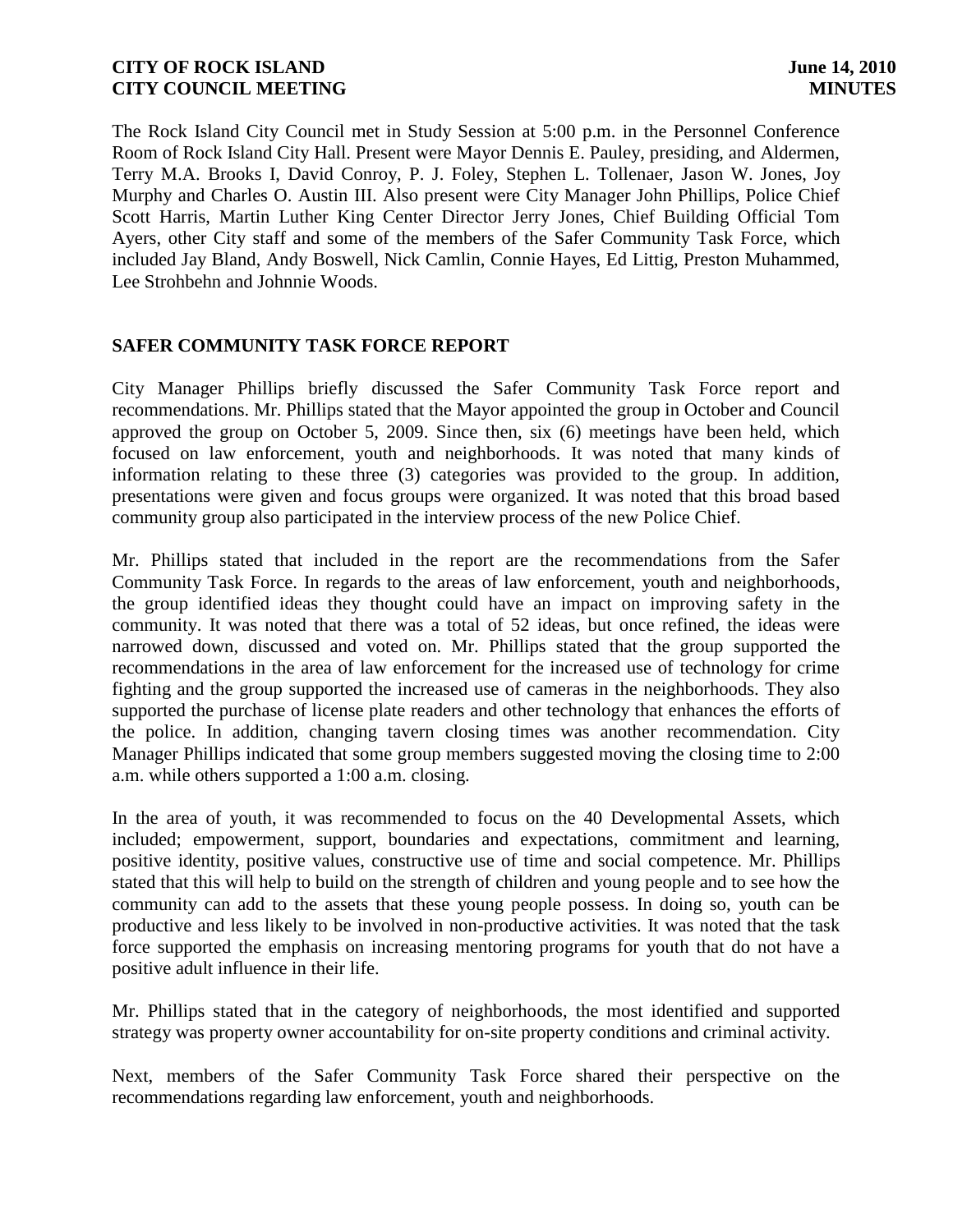Preston Muhammed stated that the community needs programs for individuals that have come out of the penal system to prevent the reoccurrence of criminal activity and to prevent their entrance back into the system. On the technology aspect of it, Chief Harris discussed placing security cameras in high-crime areas and major thoroughfares. Mayor Pauley inquired about the license plate readers. Chief Harris stated that Rock Island was one of three cities that had the grant, but it was pulled due to a problem with the Secretary of State regarding driver license information. More discussion followed regarding technology as related to camera technology. Mr. Phillips stated that Chief Harris will prepare a report and bring it back to Council regarding the law enforcement recommendations.

In addition, changes in tavern closing times were discussed. Mayor Pauley pointed out that liquor licenses were just approved on May  $1<sup>st</sup>$  and the closing times or other changes could not occur until those licenses expire, which is May  $1<sup>st</sup>$  of 2011. Andy Boswell offered that sometimes he goes Downtown and noted that the crime statistics indicate that most calls for police service are from the District on weekends between 2:00 a.m. to 3:00 a.m. Mr. Boswell noted that most establishments do not open up until late in the evening. Nick Camlin commented that he didn't believe changing tavern closing times is the way to go.

Council and the task force then discussed youth and the 40 Developmental Assets in regards to what a young person needs in order to be successful in their life. Preston Muhammed commented that the 40 Developmental Assets suggest values; it is a comprehensive key and if it is delivered properly, then the community will have law abiding citizens and a safer community. Mr. Muhammed noted that in order for this to happen, everyone has to work together.

Johnnie Woods commented on the mentoring aspect of the task force's recommendation. Ms. Woods stated that volunteers can mentor youth and everyone needs to be involved in the community to assist children in becoming more successful. Ms. Woods added that it doesn't take a lot of money, but it does take dedicated people that are willing to reach out to help these children. Alderman Brooks discussed programs as it relates to mentoring and getting the word out to reach children and costs and grants as it relates to mentoring programs. Mayor Pauley discussed parenting as it relates to having a program to teach young parents on how to be parents. City Manager Phillips stated that Martin Luther King Center Director Jerry Jones will prepare a report outlining the activities and programs that support the 40 Developmental Assets for youth and mentoring programs.

City Manager Phillips stated that the third category relates to neighborhoods. It was suggested by the task force to be more aggressive on holding property owners accountable as it relates to onsite property conditions and criminal activity. Andy Boswell's perspective on the idea was to require landlords that rent property in Rock Island to attend a seminar on recognizing illegal activity, how to be a good landlord and how to treat tenants with respect.

Mayor Pauley thanked the Safer Community Task Force for all of their work and efforts on this project.

Alderwoman Murphy stated that this is a call to action for everyone in the community to find something that they think will make a difference and give their time or resources.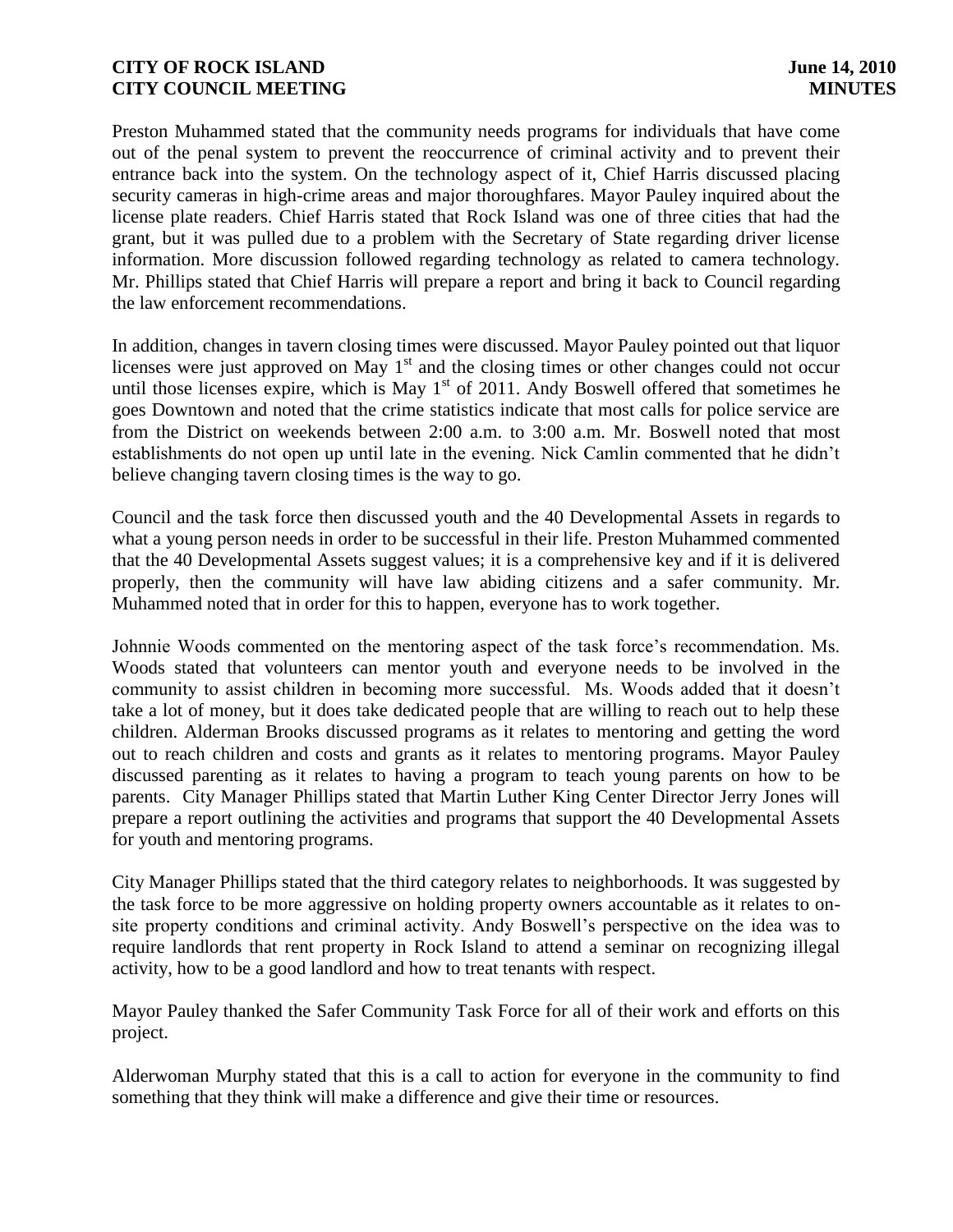### **ADJOURNMENT**

A motion made by Alderman Brooks and seconded by Alderwoman Murphy to adjourn the meeting carried on a roll call vote. Those voting Aye being Alderman Brooks, Alderman Conroy, Alderman Foley, Alderman Tollenaer, Alderman Jones, Alderwoman Murphy and Alderman Austin; those voting No, none. The meeting was adjourned at 6:20 p. m.

> \_\_\_\_\_\_\_\_\_\_\_\_\_\_\_\_\_\_\_\_\_\_\_\_\_\_\_\_\_\_ Aleisha L. Patchin, City Clerk

Rock Island City Council met in regular session at 6:45 p.m. in Council Chambers of Rock Island City Hall. Present were Mayor Dennis E. Pauley, presiding, and Aldermen Terry M.A.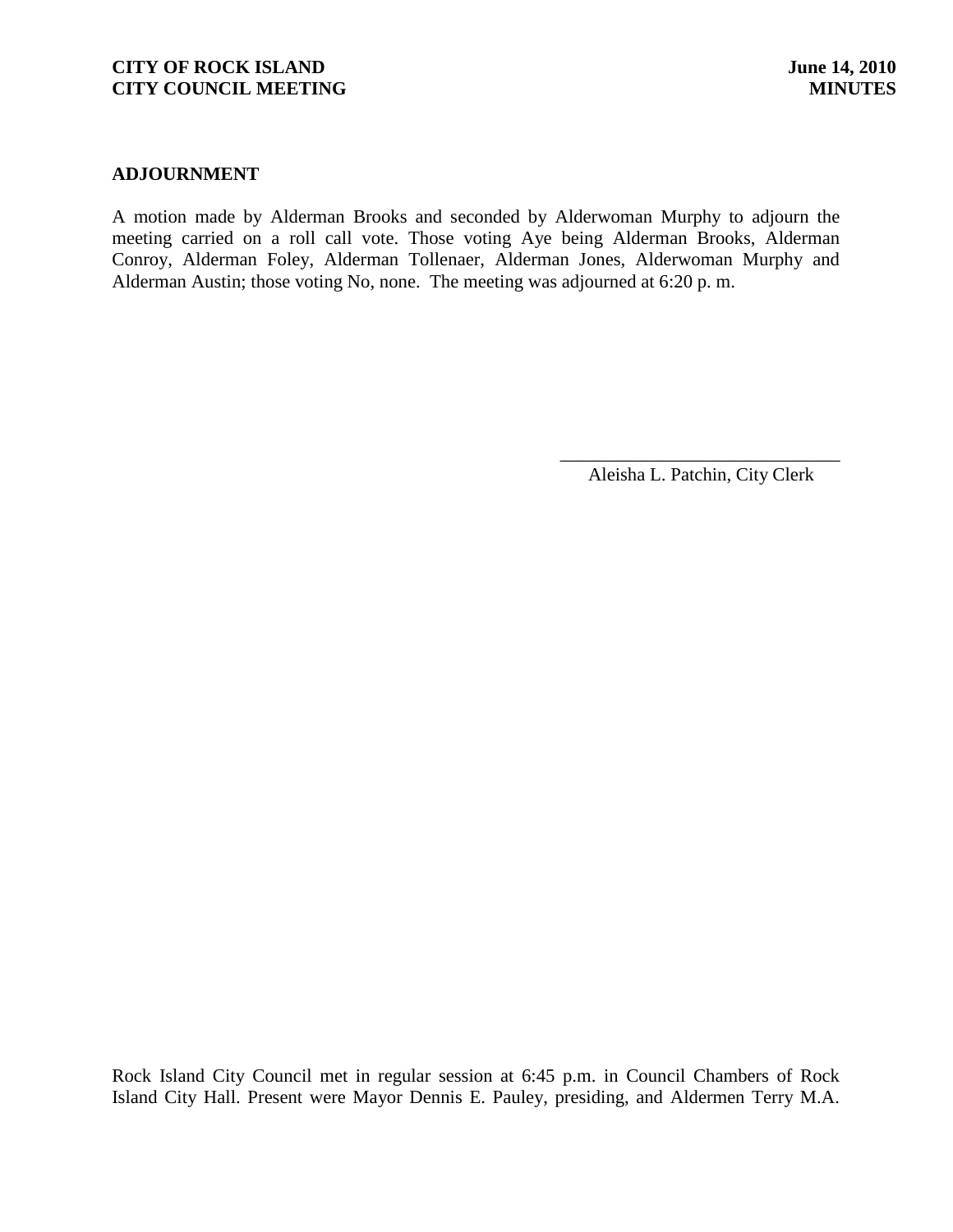Brooks I, David Conroy, P.J. Foley, Stephen L. Tollenaer, Jason W. Jones, Joy Murphy and Charles O. Austin III. City Manager John Phillips was also present.

### **Introductory Proceedings**

Mayor Pauley called the meeting to order and led in the Pledge of Allegiance to the Flag of the United States of America. Alderman Conroy gave the Invocation.

# Agenda Item #5 **Minutes of the Meeting of June 7, 2010.**

A motion was made by Alderman Austin and seconded by Alderman Jones to approve the Minutes of the Meeting of June 7, 2010 as printed. The motion carried by the following Aye and No vote; those voting Aye being Alderman Brooks, Alderman Conroy, Alderman Foley, Alderman Tollenaer, Alderman Jones, Alderwoman Murphy and Alderman Austin; those voting No, none.

# Agenda Item #6 **Update Rock Island by Mayor Pauley.**

Mayor Pauley stated that earlier in Study Session, a report of the Safer Community Task Force's suggestions was presented to Council. The Mayor noted that the Safer Community Task Force was appointed on October 5, 2009. Mayor Pauley indicated that the purpose of the task force was to study the incidence of crime, examine current law enforcement activities and identify strategies to engage citizens to make neighborhoods safer.

It was noted that after many presentations and discussion on many issues, the Safer Community Task Force recommended suggestions in three (3) categories, which include; law enforcement, youth and neighborhoods. In the area of law enforcement, Mayor Pauley stated that the recommendation was to increase the use of cameras and purchase license plate readers and utilize other technology. It was noted that tavern closing times were also recommended for review. Mayor Pauley pointed out that liquor licenses were issued on May 1, 2010 and no changes will be made until the next renewal date.

Mayor Pauley indicated that in the area of youth, it was recommended to focus on the 40 Developmental Assets for youth and to establish mentoring programs for youth. And, in the area of neighborhoods, the Safer Community Task Force recommended to increase residential property owner accountability and be more aggressive in code enforcement for property owners.

Mayor Pauley commented that the next steps will be for staff to prepare reports outlining activities, programs, costs, and timelines regarding the recommendations and present them to City Council in 60 days. The Mayor noted that the task force may be called on again for assistance at that time. Mayor Pauley concluded by thanking the Safer Community Task Force and all others involved for all of their hard work and dedication. Agenda Item #7

**CLAIMS**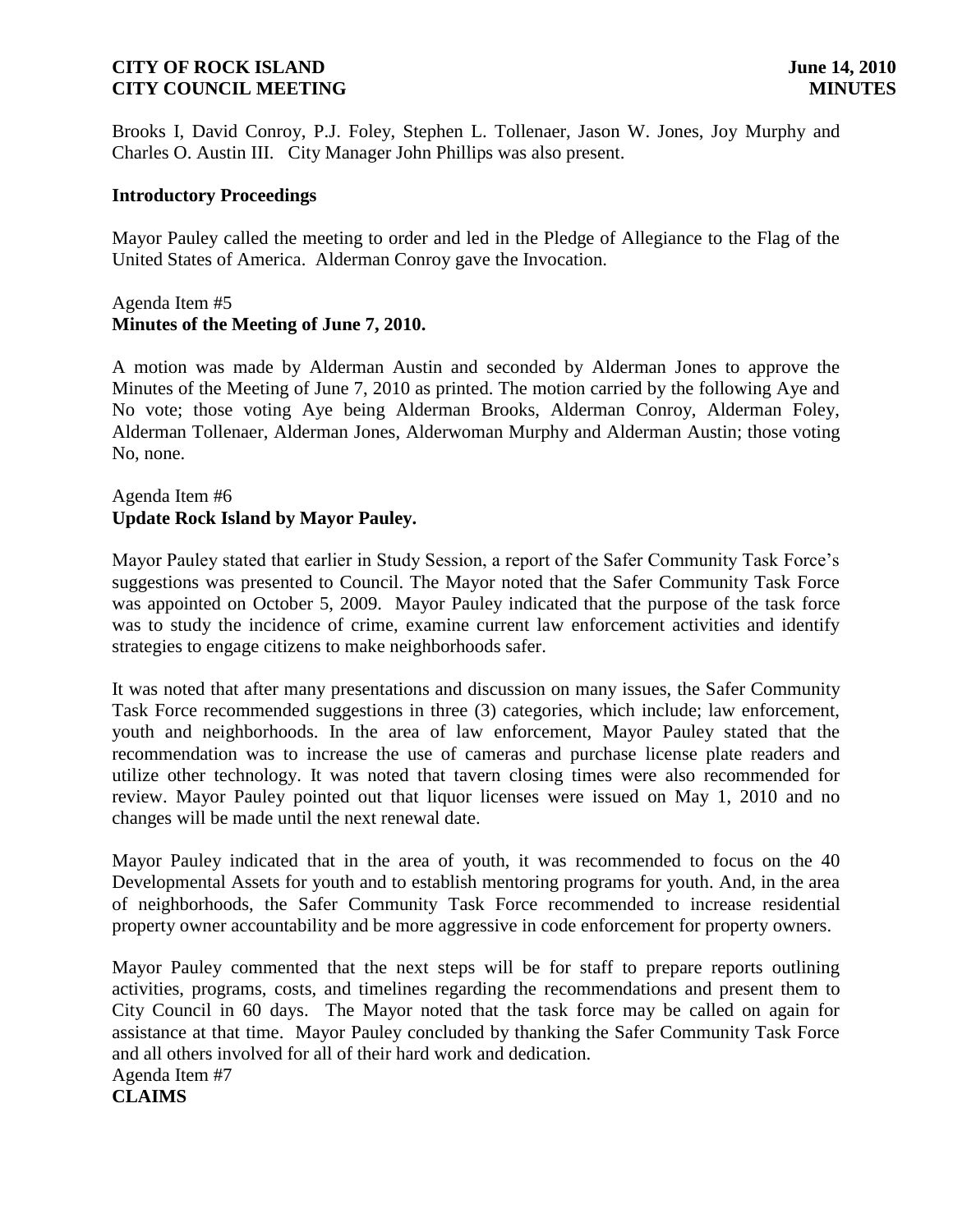It was moved by Alderman Austin, seconded by Alderwoman Murphy to accept the following reports and authorize payment as recommended. The motion carried by the following Aye and No vote: those voting Aye being Alderman Brooks, Alderman Conroy, Alderman Foley, Alderman Tollenaer, Alderman Jones, Alderwoman Murphy and Alderman Austin; those voting No, none.

- a. Report from the Administration Services Department regarding payment in the amount of \$50,000.00 to Crawford & Company for Worker's Compensation Settlement for William Newberry.
- b. Report from General Administration regarding payment in the amount of \$3,056.32 to the Holiday Inn Hotel and Convention Center for the Volunteer Appreciation Dinner.
- c. Report from the Public Works Department regarding payment in the amount of \$7,689.00 to Davenport Electric Contract Company for street light repairs. (149)
- d. Report from the Administrative Services Department regarding payment in the amount of \$143.00 to Nancy Blair for General Liability Claims.

## Agenda Item #8

# **Claims for the weeks of May 28 through June 10 in the amount of \$2,494,361.63.**

Alderman Jones moved and Alderman Foley seconded to allow the claims. The motion carried by the following Aye and No vote: those voting Aye being Alderman Brooks, Alderman Conroy, Alderman Foley, Alderman Tollenaer, Alderman Jones, Alderwoman Murphy and Alderman Austin; those voting No, none.

Agenda Item #9

# **Report from the Public Works Department regarding the emergency purchase of a remanufactured injector pump from Cummins Central Power, LLC in the amount of \$3,601.70.**

It was moved by Alderman Conroy, seconded by Alderman Foley to approve the purchase as recommended. The motion carried by the following Aye and No vote: those voting Aye being Alderman Brooks, Alderman Conroy, Alderman Foley, Alderman Tollenaer, Alderman Jones, Alderwoman Murphy and Alderman Austin; those voting No, none.

## Agenda Item #10

# **Report from the Community and Economic Development Department regarding the**  purchase of property at 609-611 10<sup>th</sup> Street from Jeff Rasmussen in the amount of **\$30,726.00.**

Alderman Foley moved and Alderwoman Murphy seconded to approve the purchase as recommended, authorize the City Manager to execute the contract documents and refer to the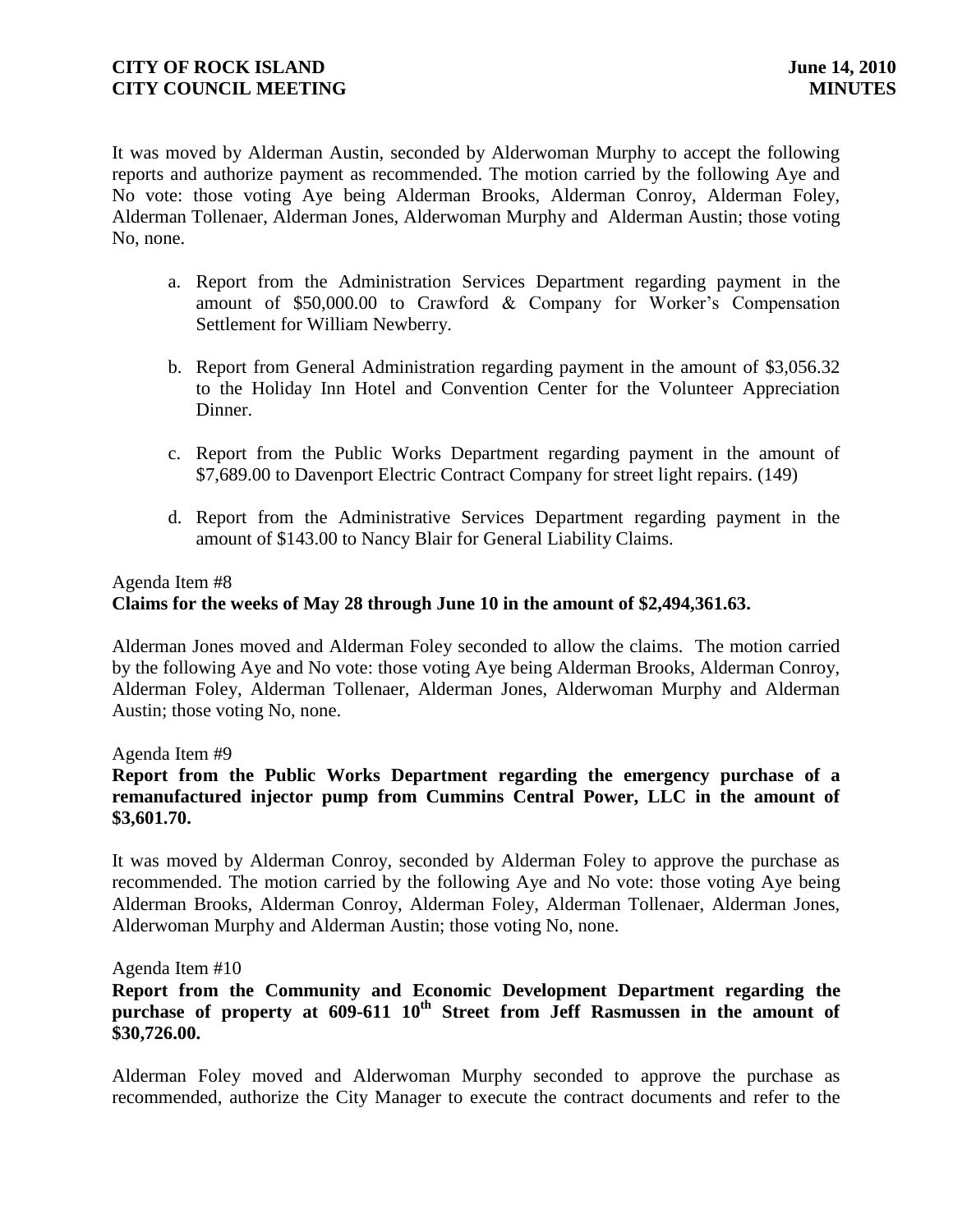City Attorney for an Ordinance. The motion carried by the following Aye and No vote: those voting Aye being Alderman Brooks, Alderman Conroy, Alderman Foley, Alderman Tollenaer, Alderman Jones, Alderwoman Murphy and Alderman Austin; those voting No, none.

### Agenda Item #11

**Report from the Public Works Department regarding bids for the purchase of street maintenance materials, recommending the bids be awarded to Tri-State Asphalt, Phoenix Corporation of the Quad Cities and Builders Sand & Cement in the total amount of \$135,635.81.**

It was moved by Alderwoman Murphy, seconded by Alderman Conroy to award the bids as recommended and authorize purchases. The motion carried by the following Aye and No vote: those voting Aye being Alderman Brooks, Alderman Conroy, Alderman Foley, Alderman Tollenaer, Alderman Jones, Alderwoman Murphy and Alderman Austin; those voting No, none.

### Agenda Item #12

# **Report from the Public Works Department regarding bids for CSO improvements to Outfalls 011 and 012-Saukie and Franciscan Store/Treat Basins.**

Alderman Jones moved and Alderwoman Murphy seconded to approve the Notice of Intent to award the bid to General Constructors, Inc. in the amount of \$518,500.00 as recommended and authorize the City Manager to execute the Notice of Intent. The motion carried by the following Aye and No vote: those voting Aye being Alderman Brooks, Alderman Conroy, Alderman Foley, Alderman Tollenaer, Alderman Jones, Alderwoman Murphy and Alderman Austin; those voting No, none.

### Agenda Item #13

## **Report from the Martin Luther King Center regarding bids for steel for the expansion of the Martin Luther King Center, recommending the bid be awarded to Midstates Steel in the amount of \$74,786.00.**

It was moved by Alderwoman Murphy, seconded by Alderman Conroy to award the bid as recommended and authorize the City Manager to execute the contract documents. The motion carried by the following Aye and No vote: those voting Aye being Alderman Brooks, Alderman Conroy, Alderman Foley, Alderman Tollenaer, Alderman Jones, Alderwoman Murphy and Alderman Austin; those voting No, none.

### Agenda Item #14

## **Report from the Administrative Services Department regarding a QC-ICC Net Governance agreement relating to a fiber optic communications infrastructure for public safety throughout the Quad Cities region.**

Alderman Foley moved and Alderman Austin seconded to approve the agreement as recommended, authorize the City Manager to execute the contract documents and authorize staff to participate in the appropriate board and committee as defined in the agreement. The motion carried by the following Aye and No vote: those voting Aye being Alderman Brooks, Alderman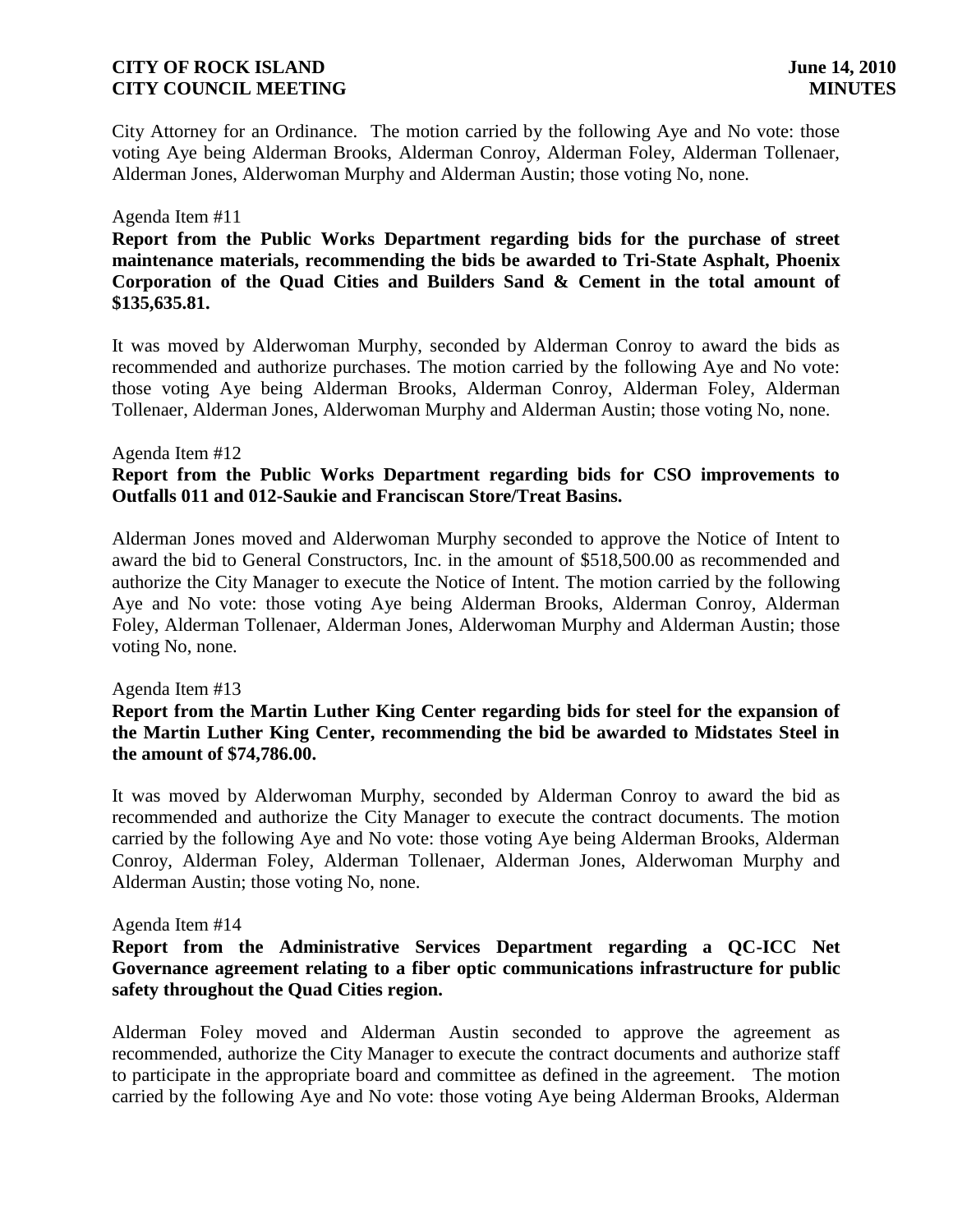Conroy, Alderman Foley, Alderman Tollenaer, Alderman Jones, Alderwoman Murphy and Alderman Austin; those voting No, none.

### Agenda Item #15

## **Report from the Public Works Department regarding IMPACT agreements for the Martin Luther King Center Expansion, the Municipal Services Garage Replacement and the Mill Street Sewage Treatment Plant Expansion.**

It was moved by Alderman Brooks, seconded by Alderman Austin to approve the agreements as recommended and authorize the City Manager to execute the contract documents. The motion carried by the following Aye and No vote: those voting Aye being Alderman Brooks, Alderman Conroy, Alderman Foley, Alderman Jones, Alderwoman Murphy and Alderman Austin; those voting No, Alderman Tollenaer.

### Agenda Item #16

## **Report from the Public Works Department regarding an agreement with the U.S. Army Corps of Engineers relating to the water interconnection study**.

Alderwoman Murphy moved and Alderman Austin seconded to approve the agreement as recommended and authorize the Mayor and City Attorney to execute the contract documents. The motion carried by the following Aye and No vote: those voting Aye being Alderman Brooks, Alderman Conroy, Alderman Foley, Alderman Tollenaer, Alderman Jones, Alderwoman Murphy and Alderman Austin; those voting No, none.

### Agenda Item #17

# **Report from the Public Works Department regarding an intergovernmental agreement for Sewer Rehabilitation/Lining.**

It was moved by Alderman Brooks, seconded by Alderman Conroy to approve the agreement as recommended and authorize the City Manager, City Attorney and City Clerk to execute the contract documents. The motion carried by the following Aye and No vote: those voting Aye being Alderman Brooks, Alderman Conroy, Alderman Foley, Alderman Tollenaer, Alderman Jones, Alderwoman Murphy and Alderman Austin; those voting No, none.

### Agenda Item #18

## **Report from the Finance Department regarding an adjustment to the Fiscal Year 2011 Budget, recommending an adjustment to the Wastewater Operation and Maintenance Fund in the amount of \$69,813.00.**

Alderman Conroy moved and Alderman Foley seconded to approve the budget adjustment as recommended. The motion carried by the following Aye and No vote: those voting Aye being Alderman Brooks, Alderman Conroy, Alderman Foley, Alderman Tollenaer, Alderman Jones, Alderwoman Murphy and Alderman Austin; those voting No, none.

Agenda Item #19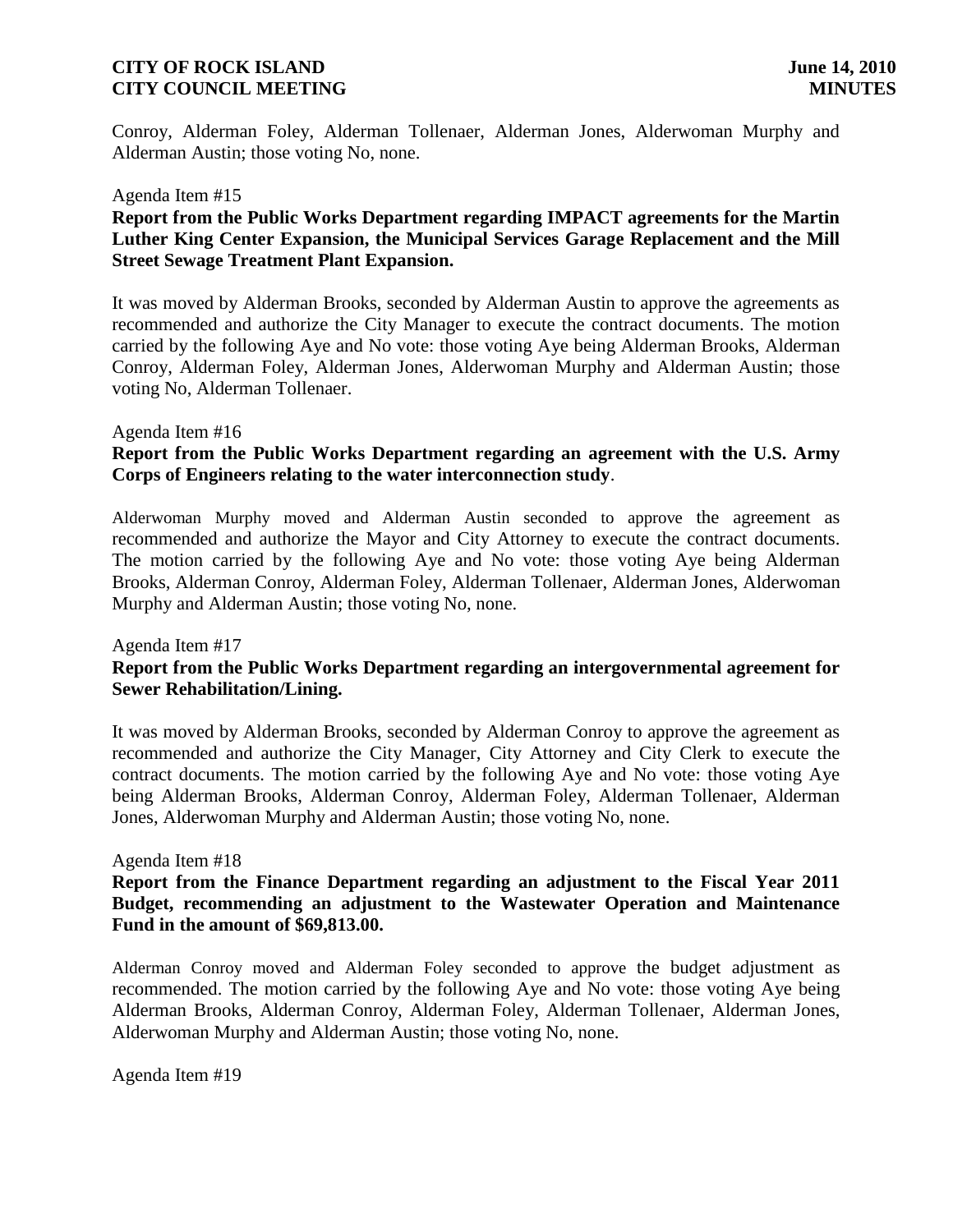# **Report from the Community and Economic Development Department regarding a request from Augustana College for the donation of five (5) City owned lots at 3119, 3121, 3203, 3207 and 3211 6th Avenue.**

It was moved by Alderman Foley, seconded by Alderman Conroy to approve the donation as recommended, authorize the City Manager to execute the contract documents and refer to the City Attorney for an ordinance. The motion carried by the following Aye and No vote: those voting Aye being Alderman Brooks, Alderman Conroy, Alderman Foley, Alderman Tollenaer, Alderman Jones, Alderwoman Murphy and Alderman Austin; those voting No, none.

### Agenda Item #20

# **Report from the Parks and Recreation Department regarding a Resolution for the display of fireworks and the firing of the cannon on July 3, 2010 for the Ribbon Cutting at Schwiebert Riverfront Park.**

Alderman Jones moved and Alderman Conroy seconded to adopt the Resolution as recommended. The motion carried by the following Aye and No vote: those voting Aye being Alderman Brooks, Alderman Conroy, Alderman Foley, Alderman Tollenaer, Alderman Jones, Alderwoman Murphy and Alderman Austin; those voting No, none.

### Agenda Item #21

# **Report from the Traffic Engineering Committee regarding a request for removal of a handicapped parking space at 2530 28th Street.**

It was moved by Alderwoman Murphy, seconded by Alderman Foley to approve the request as recommended and refer to the City Attorney for an ordinance. The motion carried by the following Aye and No vote: those voting Aye being Alderman Brooks, Alderman Conroy, Alderman Foley, Alderman Tollenaer, Alderman Jones, Alderwoman Murphy and Alderman Austin; those voting No, none.

### Agenda Item #22

## **Report from the City Clerk regarding a request from Martinis on the Rock to hold live entertainment outside on Thursday, June 17, 2010 from 6:00 p.m. to 10:00 p.m. for a family reunion.**

Alderwoman Murphy moved and Alderman Tollenaer seconded to approve the request as recommended, subject to complying with all liquor license regulations and subject to being closed down early if noise complaints are received. The motion carried by the following Aye and No vote: those voting Aye being Alderman Brooks, Alderman Conroy, Alderman Foley, Alderman Tollenaer, Alderman Jones, Alderwoman Murphy and Alderman Austin; those voting No, none.

#### Agenda Item #23

**Report from the City Clerk regarding an activity application and Resolution for the annual Ride the River event to be held on Sunday, June 20, 2010**.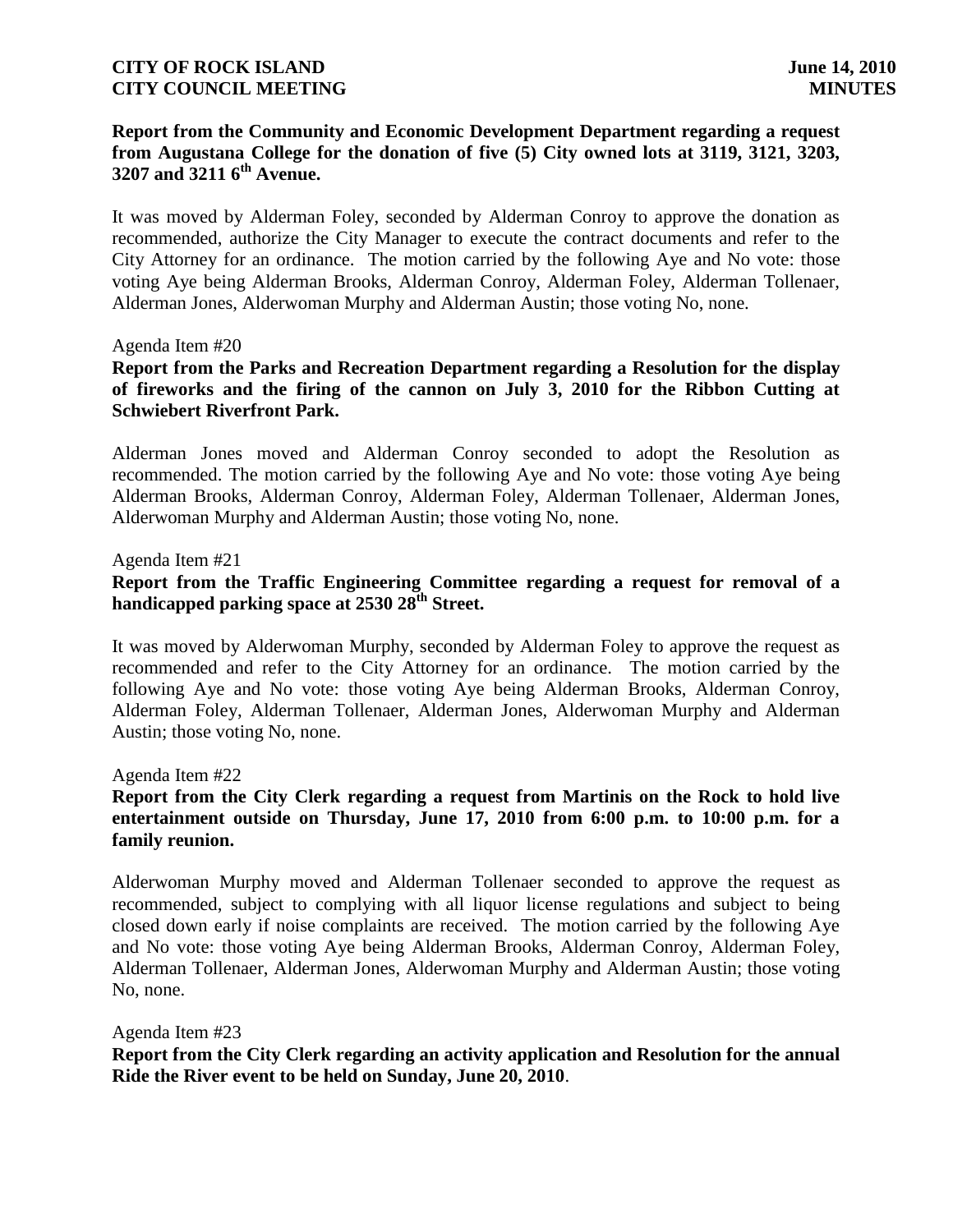It was moved by Alderman Foley, seconded by Alderman Conroy to approve the application as recommended and adopt the Resolution. The motion carried by the following Aye and No vote: those voting Aye being Alderman Brooks, Alderman Conroy, Alderman Foley, Alderman Tollenaer, Alderman Jones, Alderwoman Murphy and Alderman Austin; those voting No, none.

### Agenda Item #24

**Report from the Martin Luther King Center regarding parade/activity, street closing and sound amplification requests for their 25th annual King Center Family Fun Day Celebration scheduled for Saturday, July 31, 2010, requesting the food vendor and sound amplification fees be waived.**

Alderman Conroy moved and Alderwoman Murphy seconded to approve the requests and waive the fees as recommended. The motion carried by the following Aye and No vote: those voting Aye being Alderman Brooks, Alderman Conroy, Alderman Foley, Alderman Tollenaer, Alderman Jones, Alderwoman Murphy and Alderman Austin; those voting No, none.

### Agenda Item #25 **Report from the City Clerk regarding a Plaza activity permit application for Malarkey's to hold a Mixed Martial Arts event on Friday, August 27, 2010 from 5:30 p.m. to 10:30 p.m.**

It was moved by Alderman Austin, seconded by Alderwoman Murphy to approve the event for Malarkey's as recommended, subject to complying with all other Plaza and liquor regulations. The motion carried by the following Aye and No vote: those voting Aye being Alderman Brooks, Alderman Conroy, Alderman Foley, Alderman Tollenaer, Alderman Jones, Alderwoman Murphy and Alderman Austin; those voting No, none.

## Agenda Item #26 **Items from the City Manager's Memorandum Packet.**

City Manager Phillips made reference to information included in the memo packet regarding the Community Marketing Program. Mr. Phillips stated that Community Marketing Director Jennifer Fowler has resigned her position with Renaissance Rock Island and will be joining a company called Upstream. Mr. Phillips suggested that in order to handle a lot of the work that is underway, that the City consider a proposal from Upstream to have Ms. Fowler continue to work with the City for the remainder of the calendar year. It was noted that if the City received a proposal and negotiated something then it would come back to Council with a recommendation for consideration. Mr. Phillips added that this will be a good opportunity with Goal Setting coming up to revisit the overall marketing program and determine what the City would like to do in the future with this program.

Alderman Conroy stated that he agreed with City Manager Phillips' suggestion.

Mr. Phillips inquired upon Community and Economic Development Director Greg Champagne to relate his ideas to Council regarding economic development planning for the City.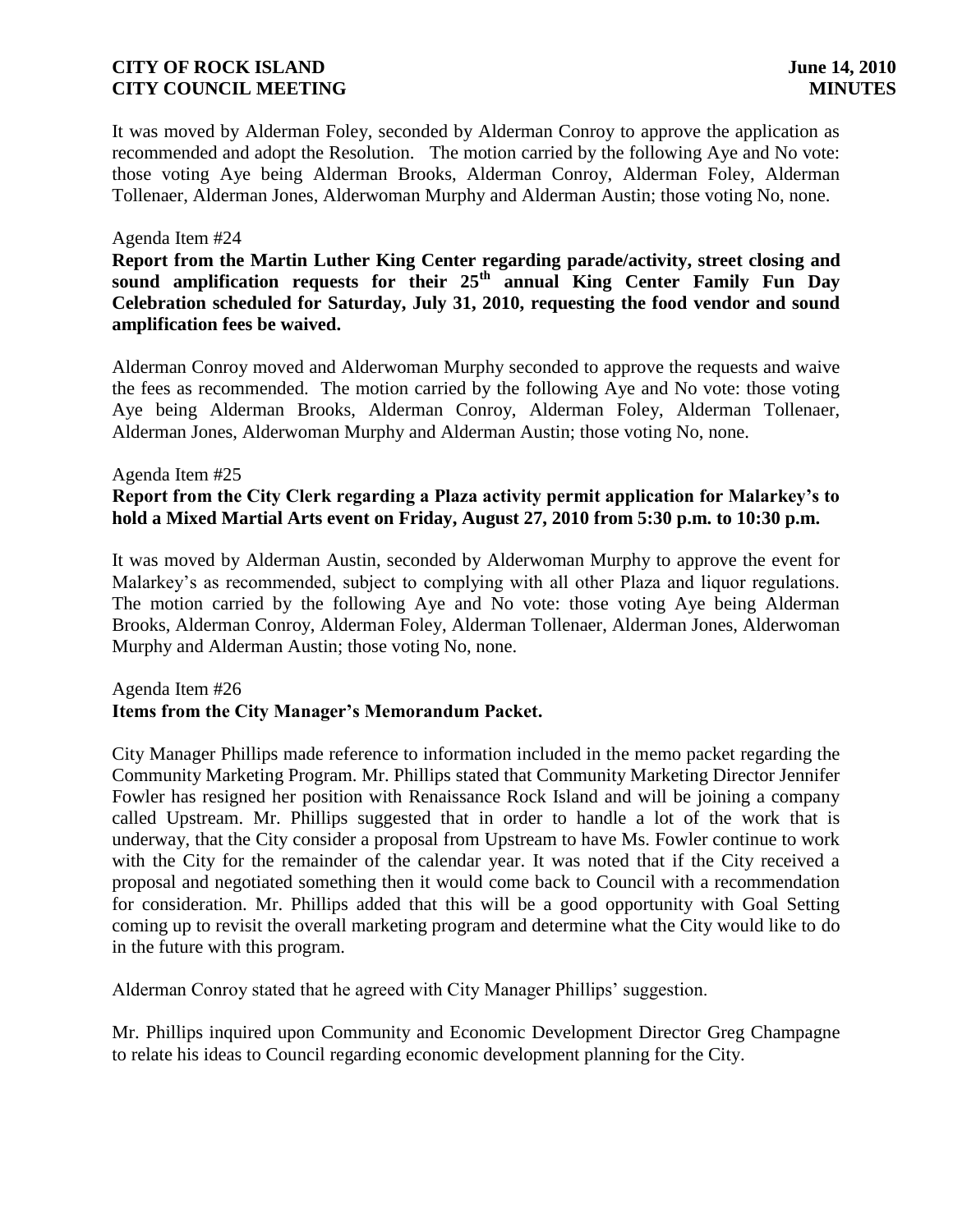Mr. Champagne stated that he would like to undertake an economic development strategic planning process to determine whether the City's efforts need to be refocused. It was noted that economists believe that the recession is ending. Mr. Champagne added that he would like to find out if there are ways that the City could benefit from the growing economy. Mr. Champagne indicated that there have been some organizational changes with several organizations the City has partnered with on development activities, which include the restructuring of the Quad City Development Group as Quad Cities First and Renaissance Rock Island as it relates to the Neighborhood Stabilization Program. Mr. Champagne noted that there also has been some discussion regarding consolidating the two (2) Chambers of Commerce. Mr. Champagne commented that we need to ensure that the City's resources are being utilized to maximize the City's return on investment in development projects and activities.

Mr. Champagne stated that the strategic planning process is a seven (7) step strategy. The first three (3) steps and the last two (2) steps would be completed by staff. It was noted that the middle two (2) steps would be completed by a larger group including private business owners and representatives from economic development partner organizations. Mr. Champagne advised that these groups would be used to do a SWOT (strengths, weaknesses, opportunities and threats) analysis and that information would be used to build a strategic plan. It was noted that staff would take the information and forward it to Council for review and input. Mr. Champagne indicated that the first brainstorming session with the broader group will be held in the third week of July.

Council then discussed the strategic planning process as it relates to economic development.

Mr. Phillips stated that included in the memo packet is information from the Illinois Department of Revenue regarding the sales tax rate change summary. Mr. Phillips stated that this information will be sent to all Rock Island retailers and will become effective on July 1, 2010.

Alderman Austin commented on the beautiful flowers and plants in the Downtown and in the parks.

Alderman Conroy congratulated the Police Department on their organizational efforts after the event (Gumbo Ya Ya) ended in the Downtown this past weekend. It was noted that the Police Department did a great job.

Alderwoman Murphy reminded everyone to Shop Rock Island. Alderwoman Murphy stated that Whitewater Junction is located at  $17<sup>th</sup>$  Street and  $18<sup>th</sup>$  Avenue. Alderwoman Murphy indicated that Whitewater Junction is a zero-depth to 9 feet deep heated pool featuring a body slide, tube slide, 2 drop-slides, tumble buckets, tea-cup and a tot slide. It was noted that admission fees include; age three and older \$7.00 and age two and under is free with a paid adult. Alderwoman Murphy stated that they also have punch passes and seasonal passes. Alderwoman Murphy offered that Whitewater Junction is open Monday through Friday from 11:00 a.m. to 8:00 p.m., Saturday/Sunday and holidays from 10:00 a.m. to 6:00 p.m. and lap lanes and water fitness lanes are open from 5:00 p.m. to 6:00 p.m., Monday through Friday. It was noted that rentals are also available and coupons for \$1.00 off are available on the website through June.